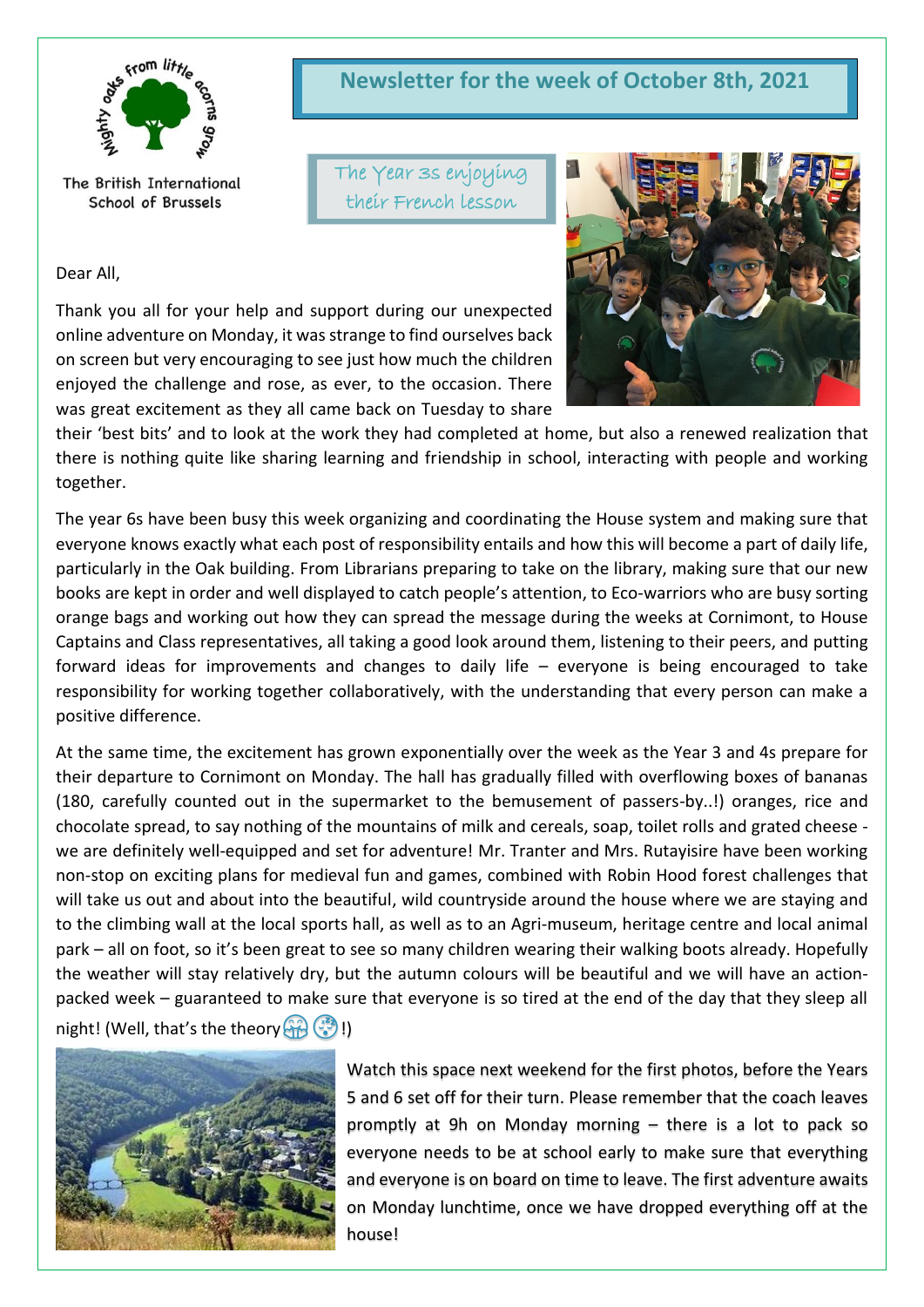Well done to everyone for a week of hard work, and a particular well done to the following:







#### Nursery:

Parinika for her enthusiastic singing and dancing in music!

Prakhar for his super knowledge of different types of transport.

#### Reception:

Aavya, for her concentration and good work on letter sounds.

Rudransh, for being a very good friend, caring and sensible towards others needs.

#### Year 1:

Nithya, for working well with a partner and creating a super Carroll diagram so she could sort shapes to her own criteria.

Sushruth; as one of his online learning tasks, Sushruth made a beautiful underwater scene with a stunning coral reef and rainbow fish.

### Year 2:

Rugved, for using Emerald Power to challenge yourself to take on some trickier Maths challenges.

Ruthvika, for taking your time and showing real care and attention when painting your beautiful shield.

#### Year 3:

Avni, for her excellent ideas about a clock-eating girl, and for her consistently good homework.

Vedant, for including so many of our 'success criteria' in his independent writing.

#### Year 4:

Ishaan his imaginative and superbly written story for our write stuff unit based on Charlie and the Chocolate factory.

Daksha for improved focus and effort in maths this week and having a go at working independently.

#### Year 5:

Trishan for crafting some fine, Kipling-esque Just So Storywriting..

#### Year 6:

Freja for the outstanding effort she is now putting into all her work - your 'double-page' spread is stunning.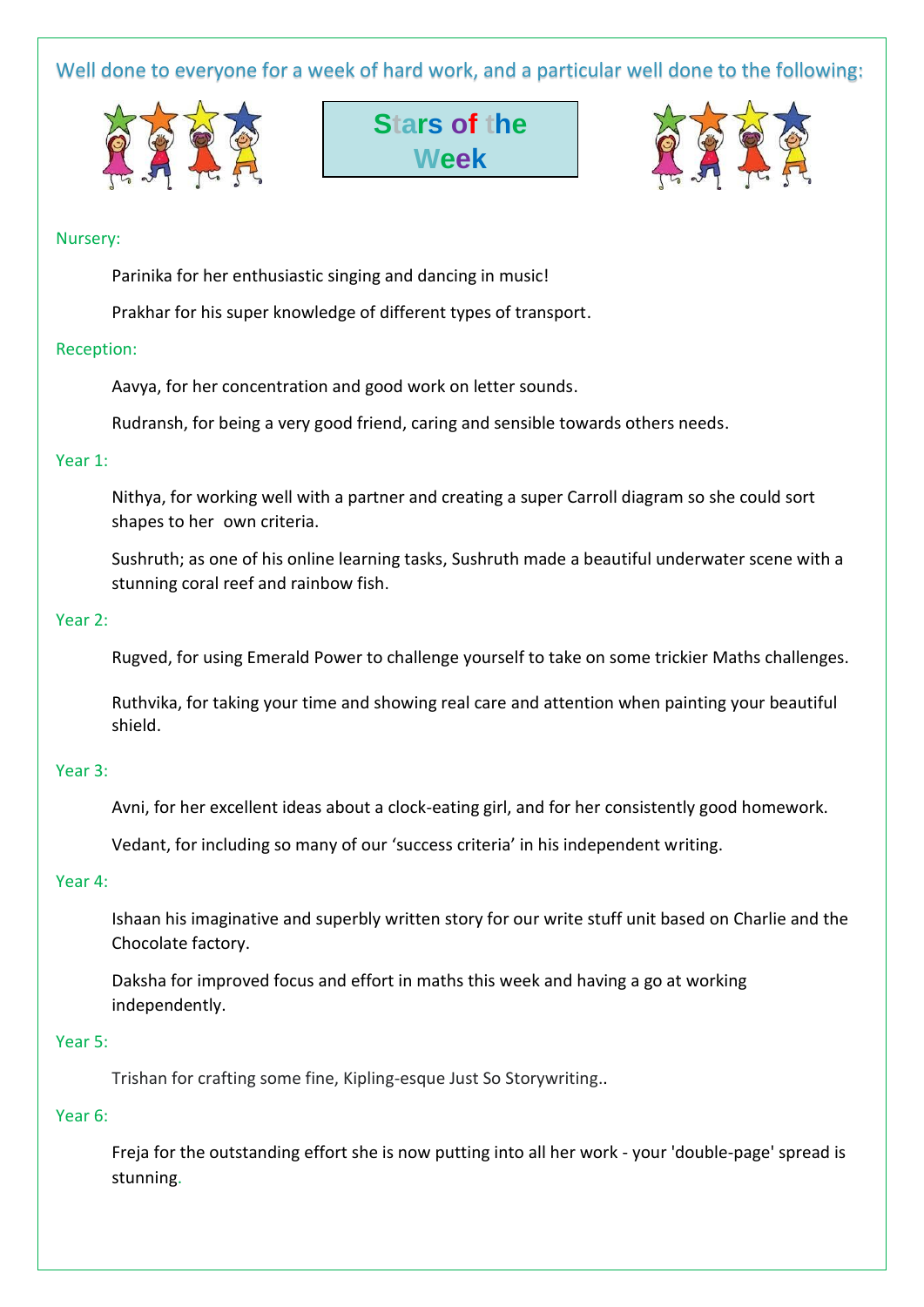# **Information for the week**



• Despite numerous reminders we are **still** missing many of the **permission and contact forms**. Please return these to the school office so that we are able to contact you if we need to speak to you urgently.



• Years 3are leaving for their residential trip to Cornimont on **Monday morning, October 11th at 9h**. Please make sure that you arrive on time as the coach will leave promptly and we cannot wait for anyone who is late! □☆☆ ●

## • **Year 6 trip to the Atomium : Tuesday, 12th October**.

The **Year 6** children once again have the amazing



privilege of spending a whole night, not at the museum, but at the Brussels Atomium. The children will set off after school on Tuesday, spend a wonderful evening admiring the spectacular view from the Children's Sphere, hopefully sleep well all night in the eight mini spheres known as raindrops (designed by a Spanish artist especially for the project), and then come back to school after breakfast and a guided tour of the building. A picnic lunch will be waiting for them on their return.

Please remember that children should bring their swimming kit in on Tuesday, the night of the Atomium, for NATO on Wednesday!  $\binom{3}{2}$ , and please also note that children may **not** wear jewellery!

- 
- Please note that there is no school for children on **Friday, 29th October,** as Parent-Teacher meetings will be held throughout the week and all day on the Friday. Please make sure that you have either completed the paper form, or contacted your class teacher via Edmodo to arrange an appointment.



…enjoying the new books in Nursery!

• **Garderie:** Please inform the office at the **beginning** of the week if you would like your child to attend garderie. Please note that garderie cover is **not** available next week as several teachers are away in Cornimont with the years 3 and 4.



Please note that the 90-day deadline for written notice of departure for the end of the February half-term (Thursday, 24th February) falls on **Friday, 26th November**. Please notify us before this date if your child will be leaving BISB; this will ensure that your deposit is refunded.